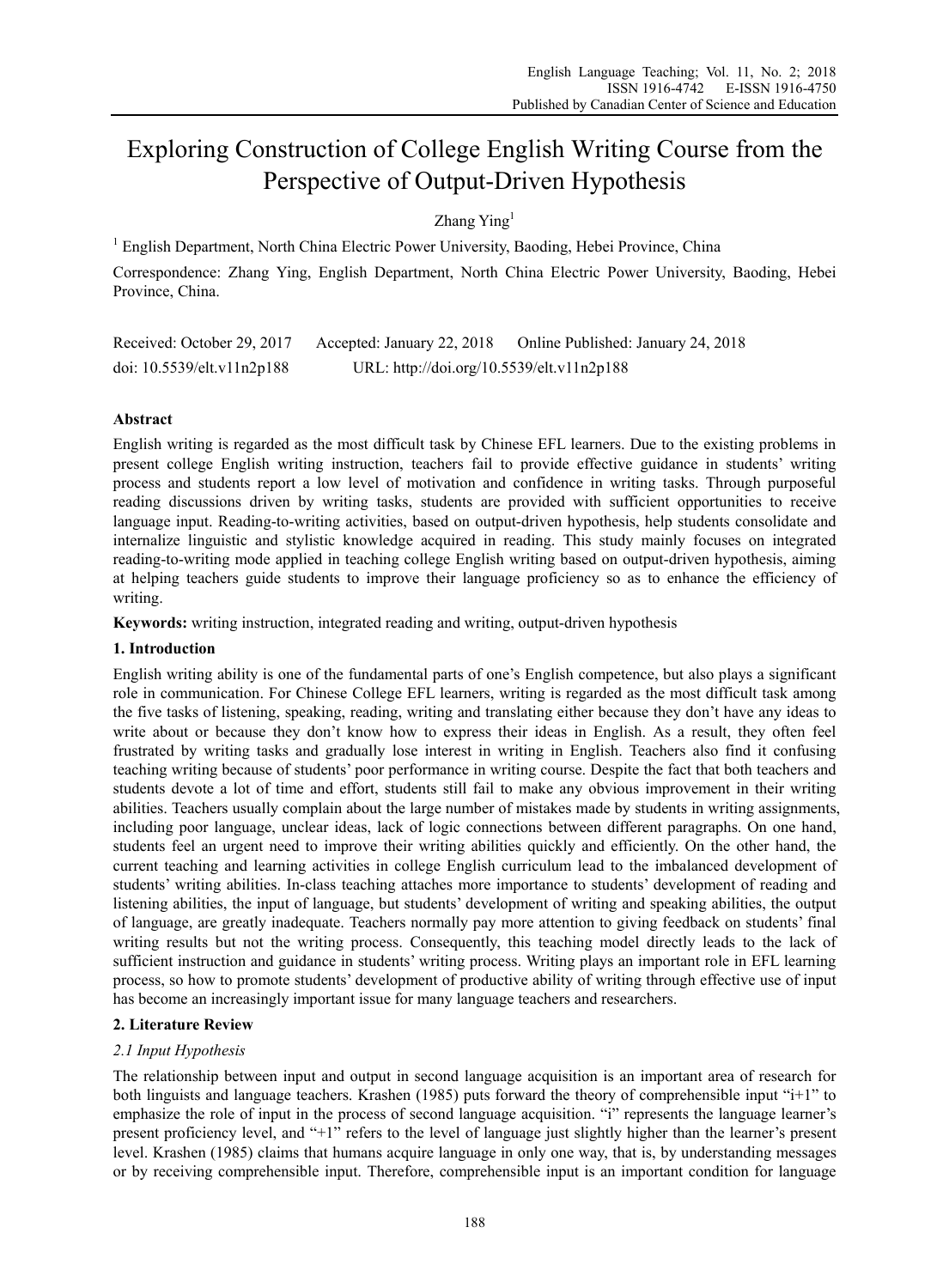acquisition, and high receptive skills will naturally results in high productive skills. According to Krashen, input is the only resource of acquiring language, and the output of language, which has no direct effect on learners' second language development, is only a symbol and not a necessary condition for second language acquisition.

# *2.2 Output Hypothesis*

Swain (1995) argues that comprehensible input is an important prerequisite for acquiring second language, but it is inadequate for a fluent process of SLA. Instead, learners must have sufficient opportunities to use and practice the language acquired on the basis of comprehensible input, so that they can reach fluency, similar to the level of native speakers. The production process of language is a fundamental part of language acquisition. Swain (1995) holds that one of the key reasons for the fact that students make a lot of grammatical errors is that they rarely have opportunities to practice the language.The output of language is necessary and significant in the process of SLA, for it can improve the accuracy and proficiency of second language learners' expressions in three aspects. First, output of language can raise learners' awareness of their linguistic difficulties in second language development. Second, output facilitates learners' hypothesis-testing. With opportunities provided in the production process, learners can try out their new structures in the target language to improve their knowledge of how to modify their language in use. Third, output has a metalinguistic function in SLA. In production of language, learners can reflect upon their own target language use, which promotes their process of understanding, controlling and internalizing of the linguistic knowledge. Swain (1995) asserts that only being pushed, production can assist language acquisition.

# *2.3 Output-driven Hypothesis*

On the basis of Swain's (1995) output hypothesis, Wen Qiufang (2008) put forward output-driven hypothesis. It is claimed that output is both a goal of learning a foreign language and a means to promote deep understandings of input. The hypothesis contains three sub-assumptions: 1) output has greater driving force in learners' development of foreign language abilities than input. A learning process that does not have an output-driven learning process, even if there is a high-quality input, is limited and inefficient; 2) it is more significant to develop students' productive skills of speaking, writing and translating than to cultivate their receptive skills of reading and listening in terms of social functions of using a foreign language; 3) output-oriented integrated teaching method is more effective than training of individual skills and better to meet the needs of students in the future employment. According to Wen (2008), unlike in traditional English classes, listening or reading tasks are not just about the training of listening or reading abilities, but more importantly, listening and reading are to improve students' enthusiasm to use the language in oral or written communication. Output-driven hypothesis provides a powerful theoretical support for the research of EFL teaching in China. The implications for EFL teaching is that input and output are interdependent in the development of learners' foreign language competence. Only with input, learners fail to produce the target language in a fluent and accurate way. Linguistic production tasks enable learners to use and internalize the input materials efficiently to improve the quality of output.

# *2.4 The Connection between Reading and Writing*

In EFL teaching, reading and writing activities are interrelated. If there is no writing output as a driving force, learners' interest, efficiency and persistence in reading will be greatly affected, which eventually lowers the quality of their writing. Grabe (2001) points out that writing can be improved through extensive reading. Taylor & Beach (1985) argue that writing integrated with reading can bring great benefits to writing instruction. Integrating reading and writing can improve learners' writing skills and fluency (Kern&Schultz, 1992; Sasaki, 2004). Accordingly, before writing, learners should be provided with enough opportunities to receive language input through purposeful reading and the reading materials should be selective based on specific writing tasks. In the process of writing, learners can consolidate their existing knowledge of vocabulary, grammar, syntax and pragmatic use acquired in reading. In the light of the given research, this study is to explore and discuss an effective mode of teaching writing by combining reading activities in EFL writing instruction.

# **3. Construction of Teaching Mode of English Writing Course from the Perspective of Output-driven Hypothesis**

# *3.1 Pre-writing Reading*

Integrating reading and writing activities in the teaching mode of English writing course requires that the reading materials should be selected according to the needs of output writing tasks. According to particular writing topics and writing tasks, the reading materials that are consistent with the theme, style and writing skills of the writing tasks are used for deep reading. The output-driven reading tasks enable students to have a stronger motivation and more specific purpose of conducting reading. In addition, the teaching of reading before writing is not a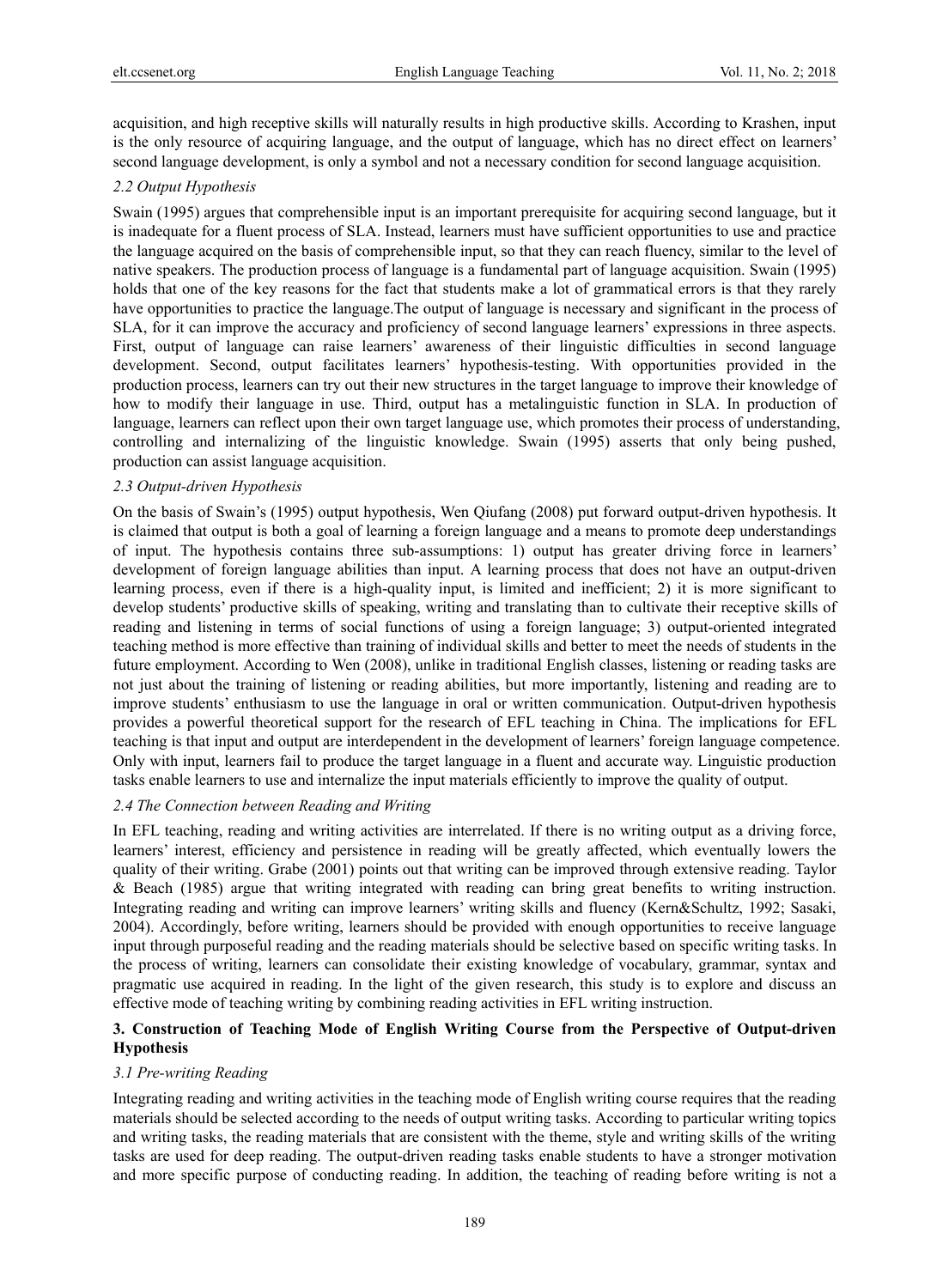simple decoding process of the text or the teaching of reading skills, but a process of analyzing practical writing skills, collecting a wide range of writing materials, accumulating rich language knowledge, enhancing students' comprehensive language ability and cultivating their creative thinking. In other words, reading provides examples for writing. Wang (2012) claims that writing tasks combining with reading activities enable learners to use what are learned immediately. With the guidance of teachers, students can get explicit knowledge of writing from reading materials and then apply them to writing. Accordingly, students feel more confident in the latter writing task.

## *3.2 While-reading Discussion*

Analysis of data and the reporting of the results of those analyses are fundamental aspects of the conduct of research. Accurate, unbiased, complete, and insightful reporting of the analytic treatment of data (be it quantitative or qualitative) must be a component of all research reports. Researchers in the field of psychology use numerous approaches to the analysis of data, and no one approach is uniformly preferred as long as the method is appropriate to the research questions being asked and the nature of the data collected. The methods used must support their analytic burdens, including robustness to violations of the assumptions that underlie them, and they must provide clear, unequivocal insights into the data.

## 3.2.1 Content

Students are guided to understand styles and features of different types of writing through the analysis of the text, such as, "three elements" (time, place, character) and "plot" (the beginning, development, climax, end) in narratives, description of "order" (chronological, spatial) in description, "definition" and "process explanation" in exposition, "contention" "reasoning" and "proof" in argumentation. Additionally, through asking questions purposefully, teachers direct students' attention to the topic content of reading materials. For example, what is the main idea of the reading passage? What is the topic sentence of each paragraph? With teachers' explicit instruction and interpretation, students are expected to acquire how to write topic sentence in each paragraph and how to convey the main points of an article to readers.

### 3.2.2 Cohesion and Coherence

Through discussions of reading materials, students get a better understanding of the logic in a well-organized passage. To convey ideas to readers in a clear and fluent way, the writer needs to employ cohesive devices to express a coherent meaning. In analyzing the organization of reading passages, teachers should highlight the important role of using cohesive devices or discourse markers, such as reference, substitution, ellipsis, conjunction, reiterations, collocations and other lexical means. This is an effective way for students to learn gradually how to employ cohesive resources and sentence structures and how to organize their ideas in writing with coherence and logic.

### 3.2.3 Language Competence

Students often feel frustrated in writing and they don't know how to use English words and sentences to express ideas. This is greatly due to their low proficiency level and limited vocabulary. A piece of good writing requires appropriate choice of words, accurate use of complex grammar and elegant expressions, so language plays an indispensable place in writing. While accumulation of language knowledge is an important target of EFL reading, through discussions of language use in reading passages, students are exposed to idiomatic expressions consciously and learn to use words and phrases appropriately in specific contexts. Therefore, students enhance their proficiency of language use and gradually internalize these expressions and structures in their mind. For example, in reading narratives, students are directed to how to make use of sensory words and rhetorical tools to create vivid pictures that readers can visualize in the story.

As is discussed, under teachers' guidance, students are provided with the knowledge about what content should be included in the beginning paragraph, the body paragraphs and the concluding paragraph in the process of reading. Besides, students get to acquire the skills of organizing their writing logically and expressing ideas in a fluent and coherent way. And students have a lot of opportunities to refine their written languages through imitation by using graceful expressions and complex grammatical rules. Therefore, output-driven reading tasks provide a number of interesting materials and opportunities for communication, imagination and creation, which makes students possess a stronger motivation and be fully prepared for the following writing tasks.

### *3.3 In-class Writing*

Throughout the whole teaching process, writing, as the output form of language, is the most important part. It is also the primary goal of teaching to improve students' writing abilities. In the light of the purposeful analysis, in-depth discussion and appreciation of the input reading materials, students obtain adequate support from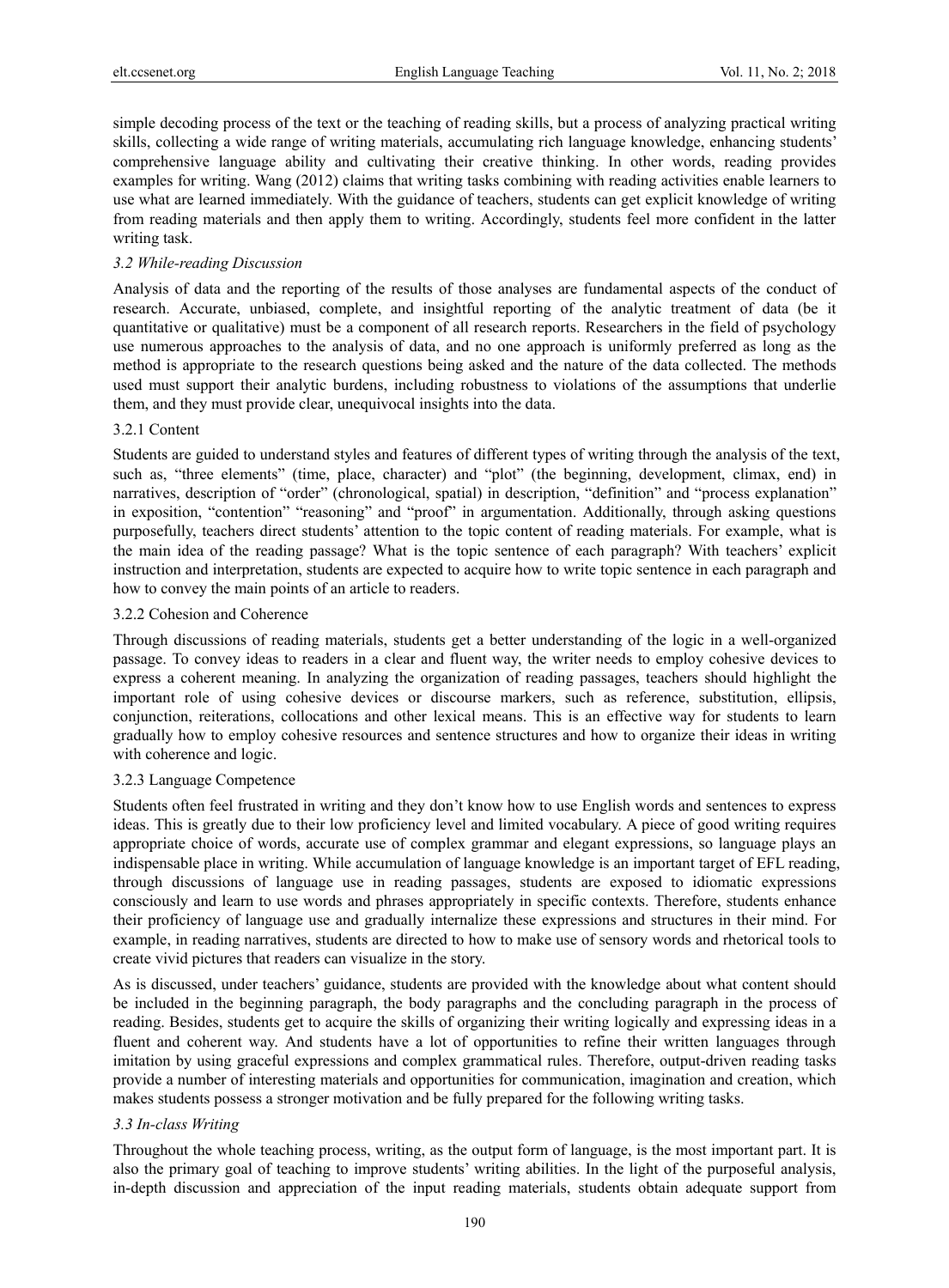stylistic structure, topic content and linguistic device to write their first draft. The design of different writing tasks, based on actual teaching situations, should give full play to the input role of reading. For example, the writing tasks of sentence imitation and topic sentence expansion could be assigned as a basic form of practice for the less proficient students. Considering the connection between reading material and the writing task in the overall structure, teachers may ask students to practice continued writing and imitative writing. Focusing on the topics covered in the reading materials and in-class discussions, students may be required to accomplish a new writing task of a relevant topic or to rewrite the article from a different point of view. It's better for teachers to leave enough time to students to accomplish their first writing within the class time to ensure the efficiency and quality of their writing. And the combining of discussion and writing also cultivates students' critical thinking ability and logical thinking ability.

#### *3.4 Writing Assessment*

After students complete their writing tasks, both peer review and teacher review are conducted. First, students are guided to conduct peer review in small groups. Urzua (1987) points out that peer review enables students to be more reader-focused and perceive readers needs. Berg (1999) also believes that peer feedback can foster students' abilities to think critically and improve their writing qualities. In order to confirm the validity of peer review, the teacher should make relevant review rules in advance to guide the students to give peer feedback. A list of standards of writing should be offered. For example, from the overall structure and framework, is the writing article clear and reasonable? Is there a topic sentence? On the level of discourse, is the context cohesive and coherent? Are there any cohesive devices used in the context? Whether the use of cohesive devices is proper to have an integrity of a context? On language use, are the words appropriate and effective? Then each group is required to give a detailed feedback or comment on every group member's article and the assessment records are written. Peer review and feedback encourage students to develop a comprehensive understanding of content, structure and language of English writing. Through group discussions, students cultivate their abilities of discovering, analyzing and solving problems, which greatly helps promote their development of critical thinking abilities and autonomous learning abilities.

In the latter teacher review, teachers first get reflection upon the effectiveness of teaching and learning activities in class through students' mutual evaluation. For large classes, teachers can select the typical works from students in each writing task to give in-class review, such as providing excellent piece to highlight the positive aspects in writing, giving guidance and suggestions to the inadequacy in writing. After the assessment, students are required not only to revise their in-class writing to correct the errors and refine their expressions, but also to improve their structural organization and add more details to further develop the content.

#### *3.5 After-class Reading*

As discussed, reading English is an important way for students to acquire vocabulary, sentence patterns and discourse structure. Reading provides rich resources for writing in which students get rich authentic input and cultivate their thinking abilities. But due to the limited in-class time, students should take active part in after-class reading activities. First, considering students' different proficiency levels, teachers need to be selective and careful in recommending reading materials which should be in a moderate difficulty level to ensure the effectiveness of input. Second, teachers are expected to provide enough guidance to students in conducting extracurricular reading activities. For example, teachers should direct students' attention to different styles of writing so that students can focus on stylistic features and distinct language features. In addition, writing is not a simple list of isolated sentences, but the author's purposeful organization of contextually-linked discourse, thus students should be able to make use of outline, mind mapping and other tools to analyze the structure of the reading material, which gives them implications in how to make use of framework to organize ideas in a clear and logical way. And teachers should require students to takes notes in reading to accumulate useful words and expressions that promote the development of their mental lexicon.

### **4. Conclusion**

In class, with the driving force of writing tasks, reading activities are conducted with specific purposes. Through reading analysis, students get prepared for the writing stage in terms of topic content, stylistic structure and linguistic resource. Meanwhile, the integration of reading and the writing activities raises students' awareness of the close connection between input and output, and students have a clear understanding that the input is the basis of the output and reading is indispensable in the writing process. Besides, a joint process of reading and writing, based on the output-driven hypothesis, greatly enhances students' interests and confidence in English writing. In this process, teachers should give sufficient guidance and help to motivate students to receive comprehensible input and maintain enthusiasm for class participation and extracurricular practice. In the following after-writing